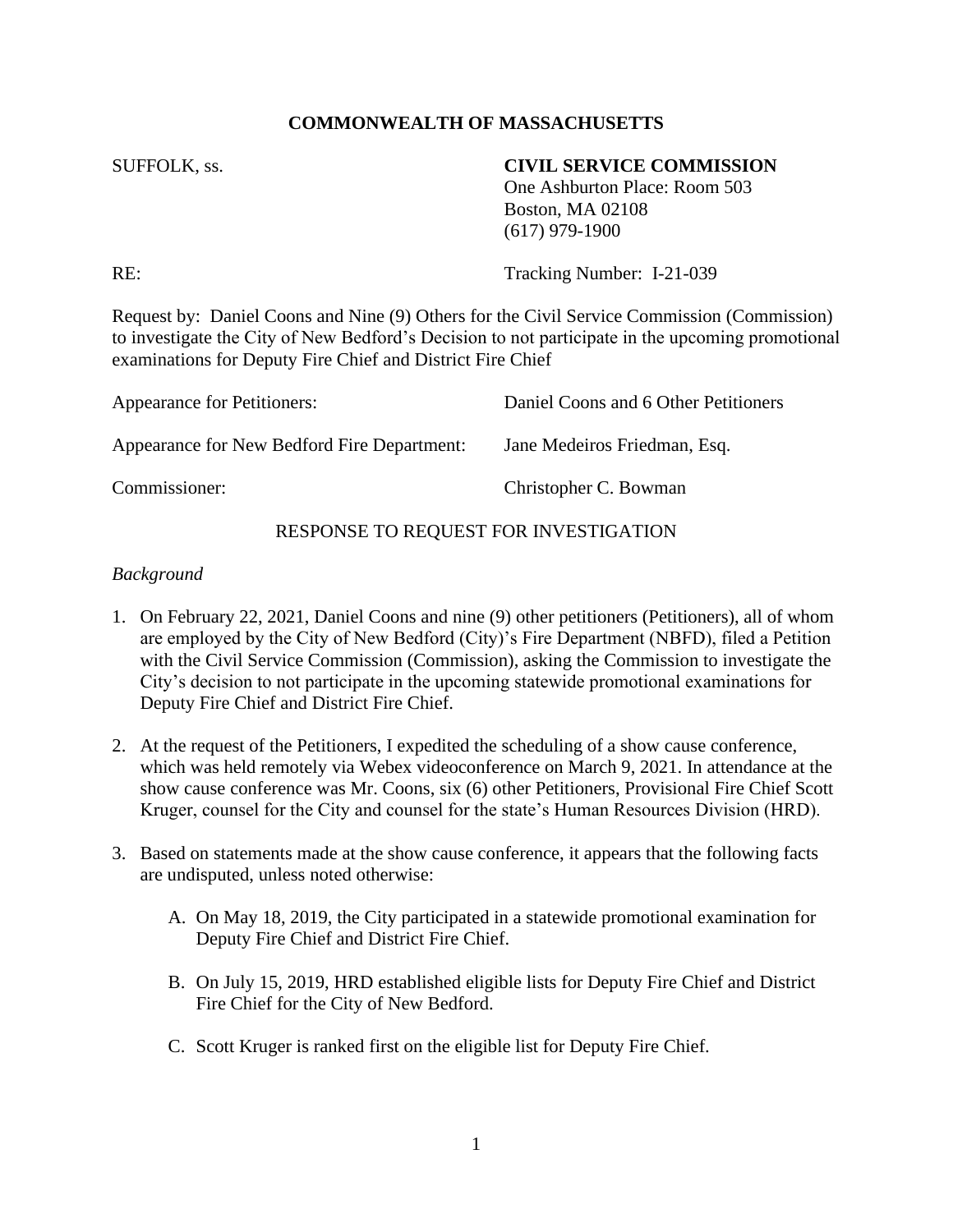- D. These eligible lists are scheduled to expire on July 15, 2021, two years from the establishment of the eligible list.
- E. Consistent with HRD's standard practice, these eligible lists may be extended until May 1, 2022 (three years from the first day of the month in which the promotional examinations were administered) if no new eligible lists have been established as of July 15, 2021.
- F. The next statewide promotional examination for Deputy Fire Chief and District Fire Chief is scheduled to be held by HRD on May 12, 2021. The deadline for applicants to apply for this promotional examination is March 16, 2021.
- G. There is currently no eligible list for New Bedford Fire Chief.
- H. Scott Kruger, who holds permanency as a District Fire Chief and, as referenced above, is first on the current eligible list for Deputy Fire Chief, is currently serving as the City's Provisional Fire Chief.
- I. The City recently completed an Assessment Center / Written Examination for Fire Chief, with the written portion of the examination held on October 14, 2020 and the Assessment Center portion of the examination on February 20, 2021.
- J. HRD anticipates that it will be a "few months" (i.e. June 2021) before an eligible list is established for Fire Chief. Provisional Chief Kruger is one of three applicants who sat for the Fire Chief examination.
- K. For those communities who are participating in this year's promotional examinations for Deputy Fire Chief and District Fire Chief, eligible lists for these positions will most likely be established after the establishment of the eligible list for New Bedford Fire Chief.
- L. For at least the past decade, the City has participated in the statewide promotional examination for District Fire Chief every two years. Participation in the Deputy Fire Chief examination (for which there is only one position), has been dictated by whether there is a vacancy in the position.
- M. Provisional Fire Chief Kruger recommended to the City's Mayor, who is the appointing authority, that the City not participate in the upcoming promotional examinations for Deputy Fire Chief and District Fire Chief.
- N. Several of the Petitioners submitted letters to the Commission in which they recounted being told by Provisional Chief Kruger that his recommendation to the Mayor was based, at least in part, on the fact that he (Chief Kruger) had not had time to study for the Deputy Fire Chief examination.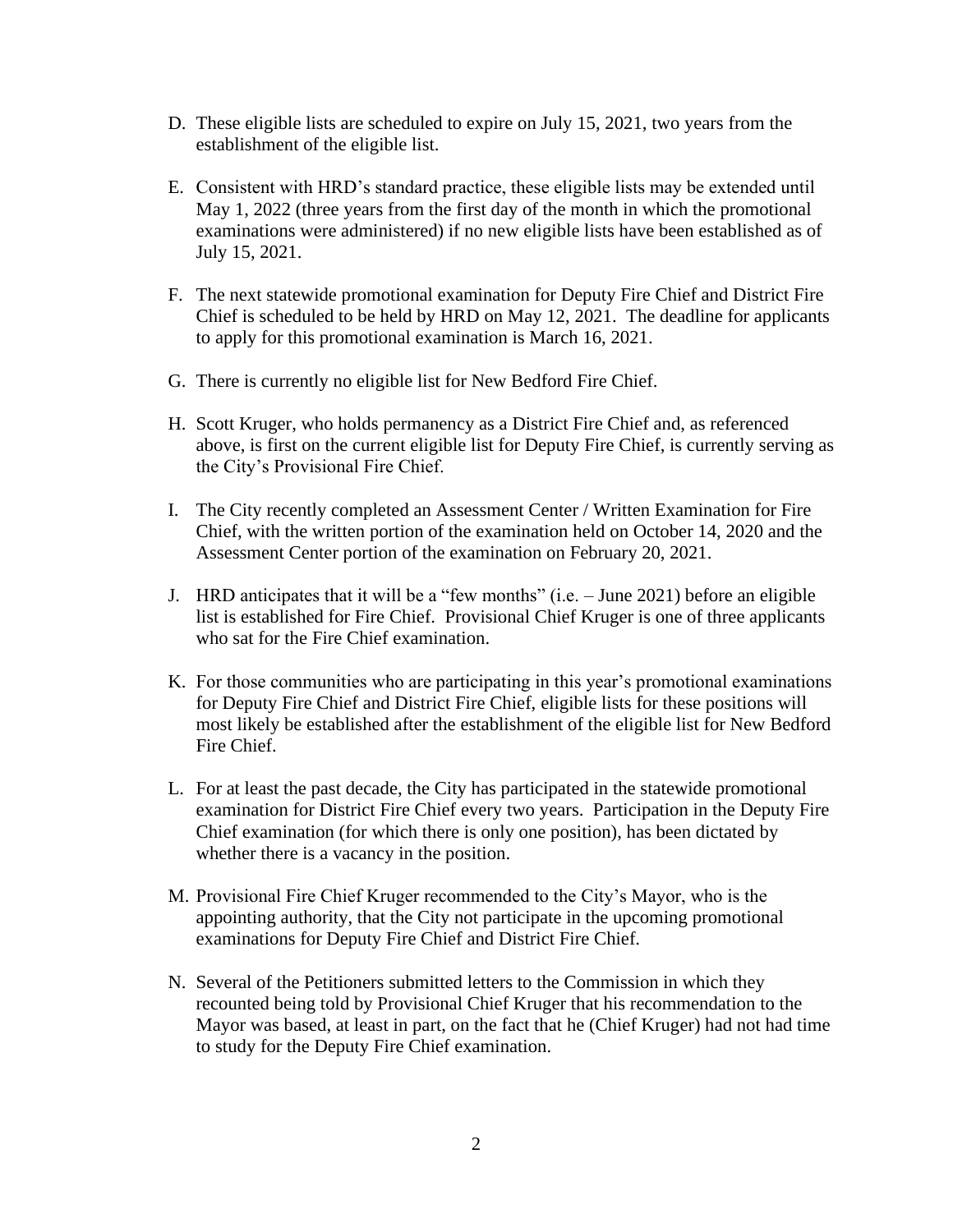O. If the City participated in a promotional examination for Deputy Fire Chief in May 2021, a new list could be established as early as July 15, 2021. If Chief Kruger did not take that promotional examination, his name would be removed from that list as early as July 15, 2021. If the City does not participate in the statewide promotional examination for Deputy Fire Chief, and the eligible list is extended, Chief Kruger could remain first on that eligible list through May 1, 2022.

 Alleging that Chief Kruger would benefit from having the eligible list extended, the Petitioners argue that Chief Kruger should have played no role in making a recommendation to the City's Mayor regarding whether or not the City should participate in the upcoming promotional examinations. Further, the Petitioners argue that, in anticipation that the City would be participating in the upcoming promotional examinations, they have been preparing (i.e. – reading recommended publications) to take the examinations.

 While Chief Kruger acknowledges that he referenced his inability to study for a statewide Deputy Fire Chief examination as one reason for his recommendation to the City's Mayor, he argues that his statement was taken out of context. Chief Kruger, at the show cause conference, argued that the entire administrative command staff, in part due to the strains put on the Department because of COVID-19, have been forced to focus their time on Department operations, as opposed to studying and preparing for civil service examinations.

 Counsel for the City argued that Chief Kruger will not see any benefit from the City's decision not to participate in the Deputy Fire Chief examination, outlining scenarios showing that any potential vacancy and subsequent filling of the Deputy Fire Chief position would be made before July 15, 2021, the first date that the current eligible list for Deputy Fire Chief would expire if the City participated in the upcoming promotional examinations.

 HRD, while taking no position, stated that it may not be feasible at this late date for the City to participate in the upcoming promotional examinations, pointing to the various requirements  $(i.e. -$  posting the examination, etc.) that must precede the applicant deadline of March  $16<sup>th</sup>$ , which is only days away.

 After the close of the show cause conference, lead Petitioner, Captain Daniel Coon, penned an email to me, copied to the City, stating:

"Thank you for hearing our case. I know that there is a time constraint with getting New Bedford on for this test, and if it is not possible, I am asking you to consider not allowing the extension of the current district chief and deputy list. This will allow the positions that become available in that year to be filled with provisional promotions, and give everyone the opportunity for those [permanent] promotions on the next exam."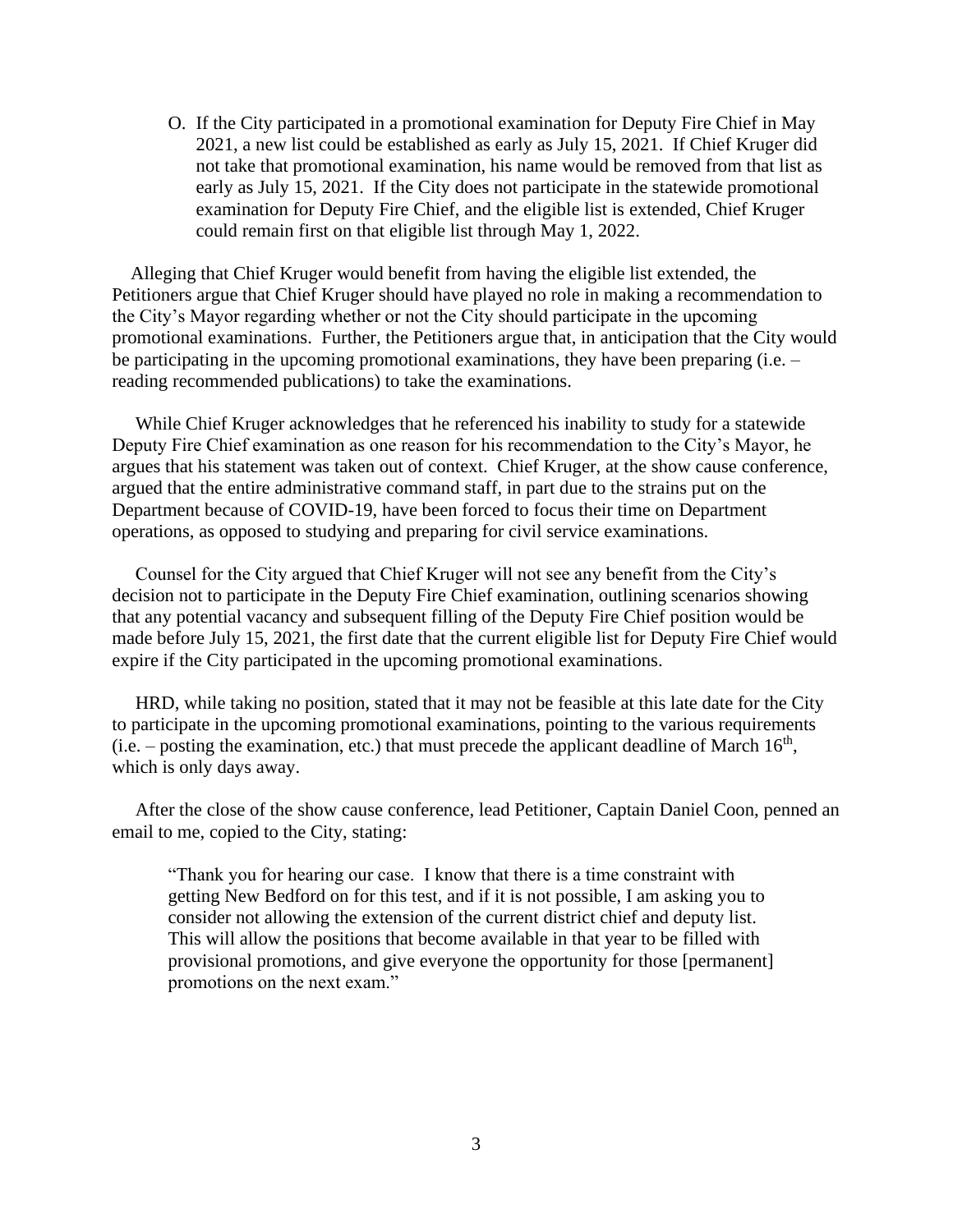#### *Applicable Civil Service Law and Commission Response*

 G.L. c. 31, § 2(a) allows the Commission to conduct investigations. This statute confers significant discretion upon the Commission in terms of what response and to what extent, if at all, an investigation is appropriate. See Boston Police Patrolmen's Association et al v. Civ. Serv. Comm'n, No. 2006-4617, Suffolk Superior Court (2007). See also Erickson v. Civ. Serv. Comm'n & others, No. 2013-00639-D, Suffolk Superior Court (2014). The Commission exercises this discretion, however, "sparingly", See Richards v. Department of Transitional Assistance, 24 MCSR 315 (2011).

 Based on an initial review, I am troubled that Provisional Chief Kruger, who sits at the top of the current eligible list for Deputy Fire Chief, and who acknowledges making a statement referencing his inability to study for any statewide examination, played a major role in deciding whether the City should participate in the upcoming statewide promotional examinations by making a recommendation which was adopted by the Mayor.

 Based solely on the undisputed facts here, there is at least an open question as to whether the City's decision to adopt the Fire Chief's recommendation provided for fair and impartial treatment of all candidates, which is the core mission of the Civil Service Commission, or whether that decision at least appeared to tilt the scales in favor of one or more potential candidates for potential promotion to these positions.

 However, the window for the City to participate in the upcoming promotional examinations has effectively closed. Put another way, the relief being sought by the Petitioners is not available.

 I do, however, believe sufficient evidence has been presented for the Commission to initiate an investigation to: a) determine whether the actions taken by the City here are consistent with basic merit principles; and, b) if not, issue other relief and orders deemed appropriate, including, but not limited to, relief related to whether the City should be permitted to extend the eligible lists for Deputy Fire Chief and District Fire Chief beyond July 15, 2021. Until further order of the Commission, no such extensions shall be allowed.

 Under separate cover, the parties will be notified of the date and time of an investigative hearing, to be held remotely, regarding this matter, which will be preceded by a logistical status conference to prepare for the submission of documents, etc.

 In the interim, I encourage the parties to make a good faith effort to resolve this matter in a manner that foregoes the need for a hearing and/or further orders by the Commission.

Civil Service Commission

*/s/ Christopher Bowman* Christopher C. Bowman Chairman